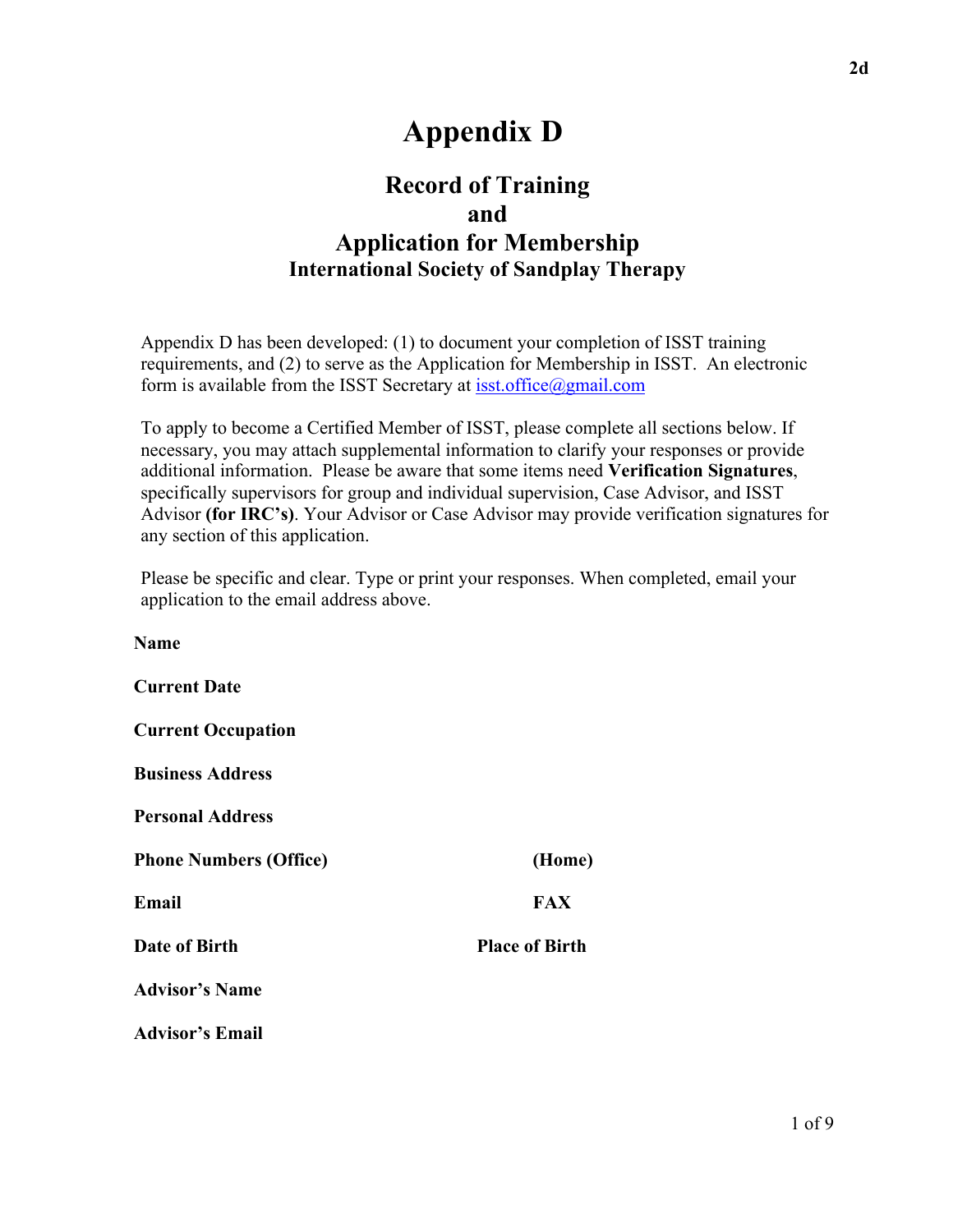- **1. Curriculum Vitae (CV):** In the space provided below, please provide information about your educational background, professional training program, licensure (if applicable), work experience in the field, and in-depth inner development and insight (such as may be achieved in experience of personal analysis or other disciplines leading to such development), together with. (If necessary, attach additional pages.)
- **2. ISST Training**: If Case Advisors have seen certificates verifying components of ISST training requirements such as Personal Process Therapist, Theoretical training hours, Supervision hours, they may sign on behalf of the original trainer to verify completion of the training components. **Applicants are advised to keep an evidence folder of all signed certificates as these may be requested by the Certification Committee.**

#### **Educational Background**

| College/University | Location | Date(s)<br>Attended | Major/Subject | Degree, if<br>applicable |
|--------------------|----------|---------------------|---------------|--------------------------|
|                    |          |                     |               |                          |
|                    |          |                     |               |                          |
|                    |          |                     |               |                          |
|                    |          |                     |               |                          |

#### **Professional Training Program(s) (if different from above)**

| <b>Training Program</b> | Location | Date(s)<br>Attended | Major/Subject   Certification, etc. |
|-------------------------|----------|---------------------|-------------------------------------|
|                         |          |                     |                                     |
|                         |          |                     |                                     |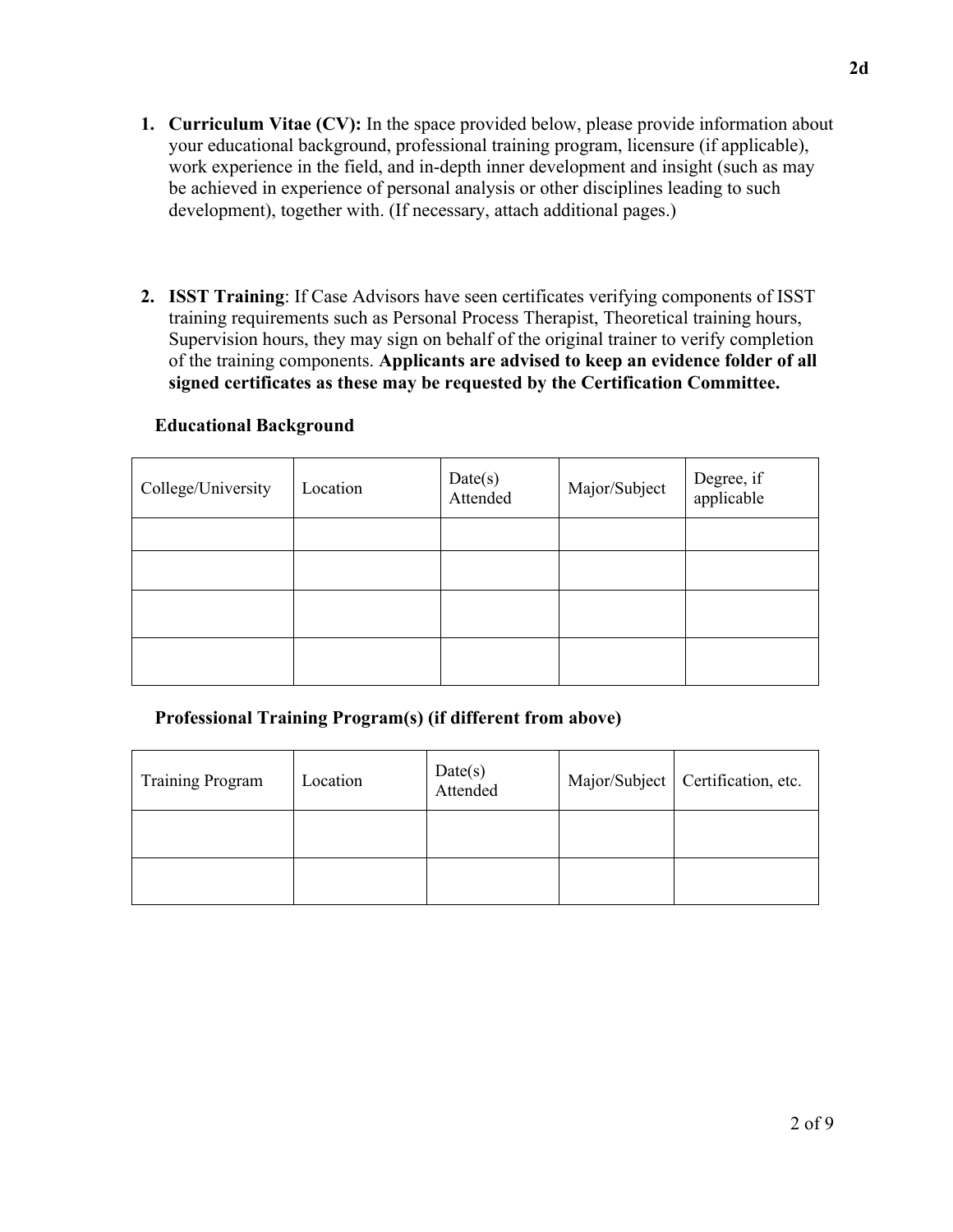| <b>Classes or Workshops</b> | University or<br>Program | Location | Date(s)<br>Attended | Number<br>of Hours |
|-----------------------------|--------------------------|----------|---------------------|--------------------|
|                             |                          |          |                     |                    |
|                             |                          |          |                     |                    |
|                             |                          |          |                     |                    |
|                             |                          |          |                     |                    |
|                             |                          |          |                     |                    |

## **Classes or Workshops in Psychopathology, Diagnosis, and Psychotherapy**

## **Institutions or Clinics in which you gained your clinical experience.**

| Name of Personal<br>or Professional<br>Development | Location | Nature of the Work | Number of<br>Hours |
|----------------------------------------------------|----------|--------------------|--------------------|
|                                                    |          |                    |                    |
|                                                    |          |                    |                    |
|                                                    |          |                    |                    |
|                                                    |          |                    |                    |

### **Licensure** (if applicable)

| Name of License | <b>State or Country</b> | Date Granted | Most Recent Renewal |
|-----------------|-------------------------|--------------|---------------------|
|                 |                         |              |                     |
|                 |                         |              |                     |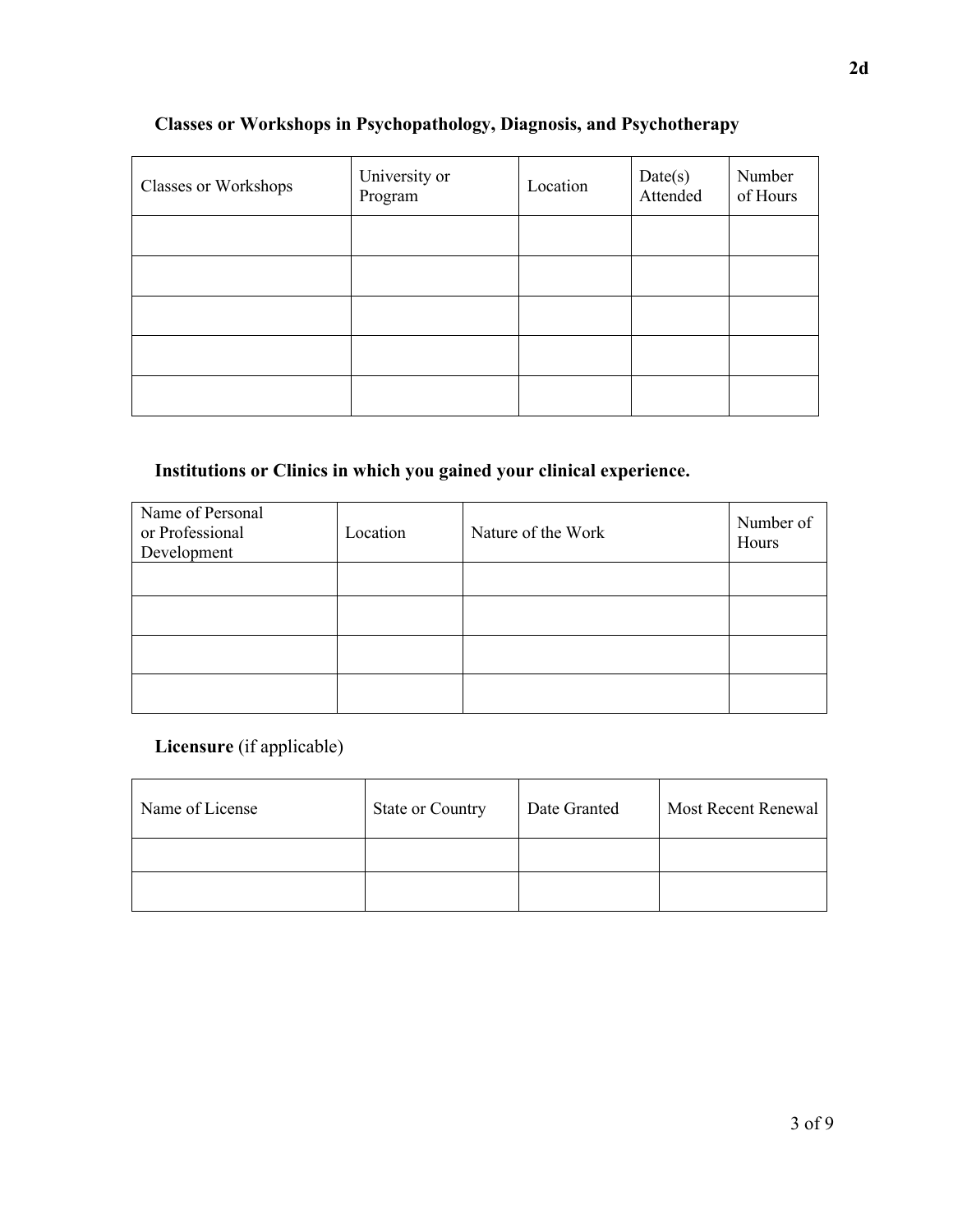### **Evidence of having applied education, training, and/or license therapeutically in relation to others.**

| Agency/Organization/Practice/<br><b>Educational Institution</b> | Location | Date(s) | Type of Work |
|-----------------------------------------------------------------|----------|---------|--------------|
|                                                                 |          |         |              |
|                                                                 |          |         |              |
|                                                                 |          |         |              |
|                                                                 |          |         |              |
|                                                                 |          |         |              |
|                                                                 |          |         |              |

**In-depth inner development and insight** (such as personal analysis or study of other disciplines leading to such development)

| Type of "Inner<br>Development"<br>(e.g., personal analysis) | Location | Date(s) | Number<br>of Hours | Name of<br>Therapist (if<br>applicable) |
|-------------------------------------------------------------|----------|---------|--------------------|-----------------------------------------|
|                                                             |          |         |                    |                                         |
|                                                             |          |         |                    |                                         |
|                                                             |          |         |                    |                                         |
|                                                             |          |         |                    |                                         |

### **Additional forms of Personal or Professional Development (if applicable)**

| Type of Personal or Professional<br>Development | Location | Date(s) | Number of<br>Hours |
|-------------------------------------------------|----------|---------|--------------------|
|                                                 |          |         |                    |
|                                                 |          |         |                    |
|                                                 |          |         |                    |
|                                                 |          |         |                    |
|                                                 |          |         |                    |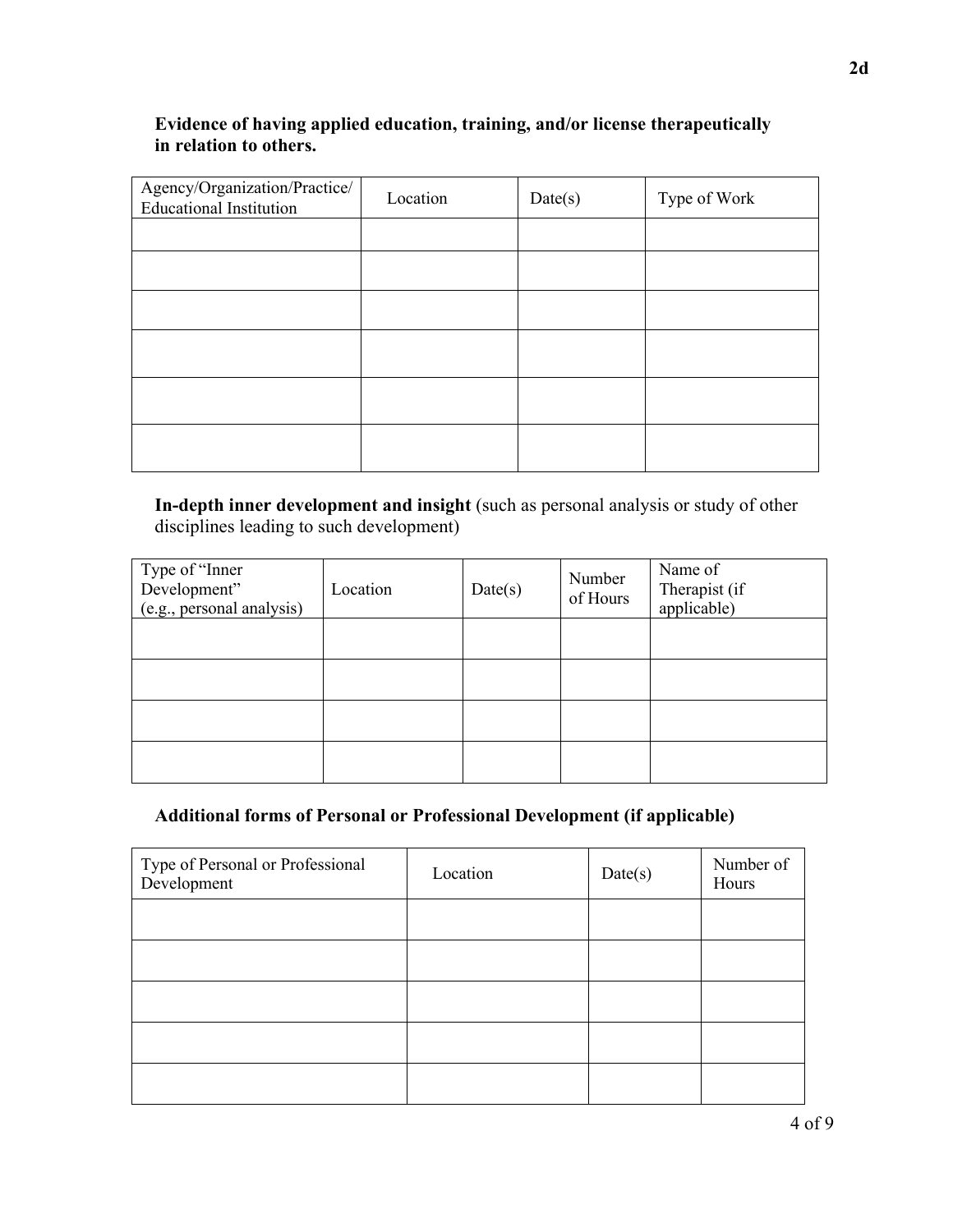**Are you a Jungian Analyst?** Yes \_\_\_\_\_\_\_\_\_No \_\_\_\_\_\_\_\_\_\_\_\_ Are you an IAAP member? Yes No

**3. Sandplay Process.** Must be with an ISST member. If possible, a personal process should precede a regular course of training. (If your sandplay process has been undertaken with more than one ISST member, please attach that information using the same format as below.)

#### **Name of Process Therapist(s):**

| Date process started | Date completed  |
|----------------------|-----------------|
| Number of Sessions   | Number of Trays |

**Signature of ISST Advisor or Case Advisor verifying above**

……………………………………….

#### **3. Sandplay Training/Education.** Must be with ISST Teaching Members

Requirement: Minimum of 100 hours of theoretical teaching applied to Sandplay practice with ISST Teaching Members. These hours must be completed before submitting the Final Case to readers. Please list date of class/seminar, name of class, number of hours for each, and name of teacher(s). **Keep signed Certificates of training/education provided by your teachers for your records.** (If necessary, attach addition pages)

| Date of<br>Class/Seminar | Name of Class/Seminar | Number<br>of Hours | Name of Teacher(s) |
|--------------------------|-----------------------|--------------------|--------------------|
|                          |                       |                    |                    |
|                          |                       |                    |                    |
|                          |                       |                    |                    |
|                          |                       |                    |                    |
|                          |                       |                    |                    |
|                          |                       |                    |                    |
|                          |                       |                    |                    |
|                          |                       |                    |                    |
|                          |                       |                    |                    |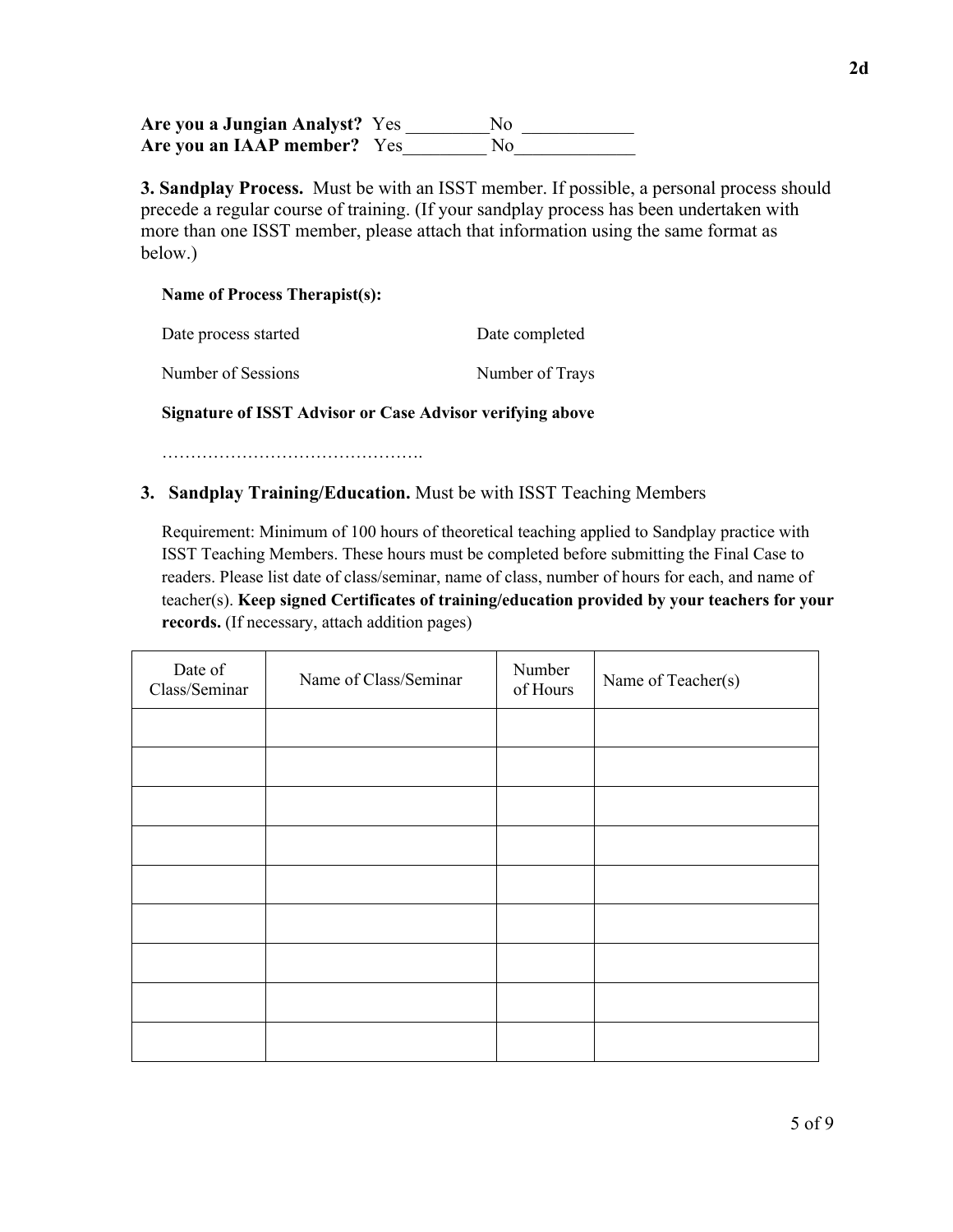|    | Date started to accumulate hours                                 | Date hours completed |
|----|------------------------------------------------------------------|----------------------|
|    | <b>Signature of ISST Advisor or Case Advisor verifying above</b> |                      |
|    |                                                                  |                      |
| 5. | <b>Symbol Paper 1</b> (from reference material, 10-20 pages)     |                      |
|    | <b>Name of Symbol Paper Reader:</b>                              |                      |
|    | Title                                                            |                      |
|    | Date completed                                                   |                      |
|    | <b>Signature of ISST Advisor or Case Advisor verifying above</b> |                      |
|    |                                                                  |                      |
|    |                                                                  |                      |
|    | 6. Symbol Paper 2 (with case material, 10-20 pages)              |                      |
|    | <b>Name of Symbol Paper Reader:</b>                              |                      |
|    | Title                                                            |                      |
|    | Date completed                                                   |                      |
|    | <b>Signature of ISST Advisor or Case Advisor verifying above</b> |                      |
|    |                                                                  |                      |
|    |                                                                  |                      |
|    |                                                                  |                      |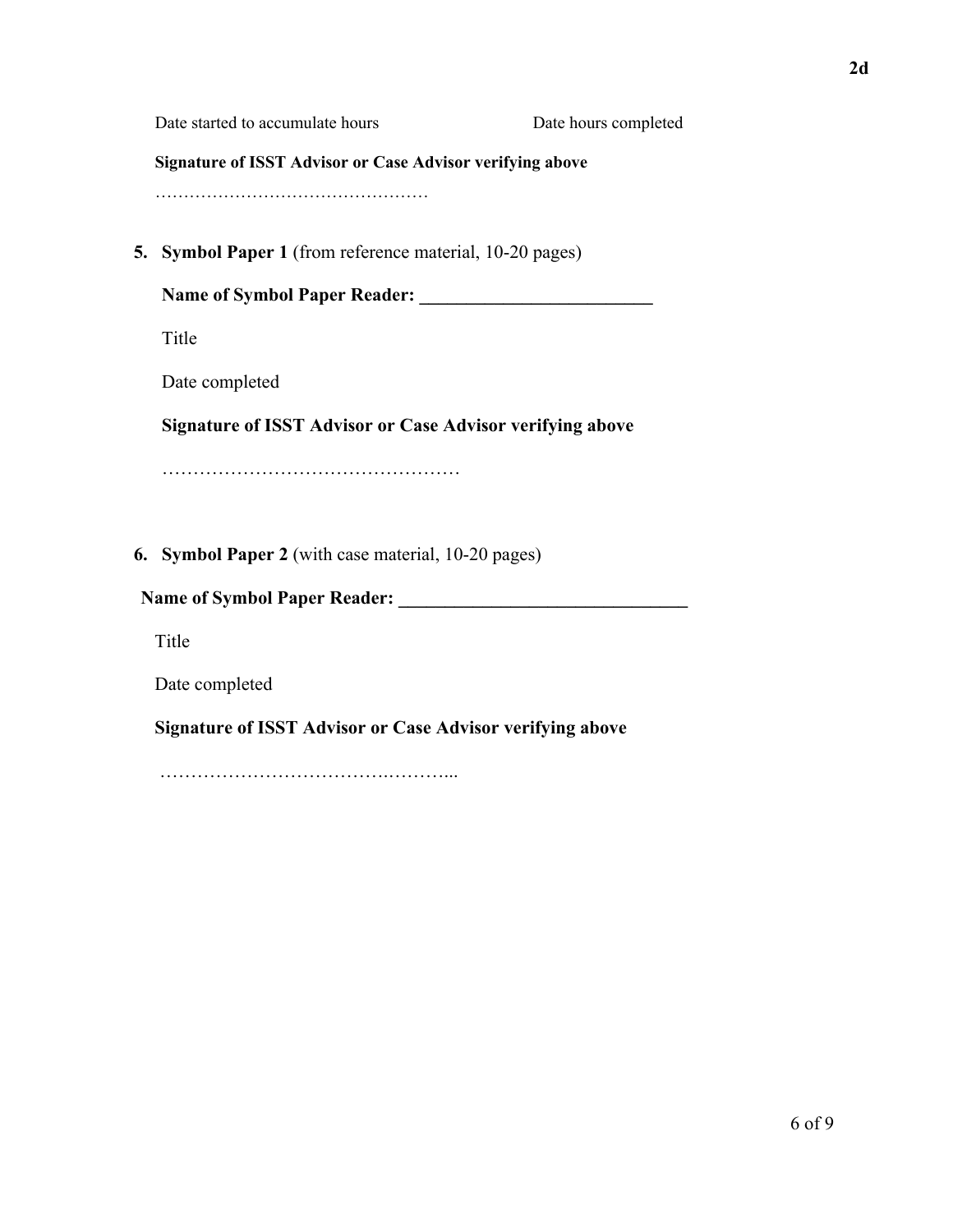**7. Supervision.** A minimum of 80 supervision hours must be completed with at least two different supervisors. Of the 80 hours, a minimum of 30 hours must be individual supervision. Fifty (50) hours of group supervision will be acceptable provided the student presents his/her own clients' material for at least 10 hours within the group supervision hours.

List the names of your ISST teachers who have provided **individual** supervision, the number of individual hours with each teacher, and each teacher's **signature of verification** via a **Certificate of Completion** (optional) that will be presented to your Advisor.

| Print name of ISST<br>Supervisor for Individual<br>Supervision. | Number<br>of in-person<br>Individual<br><b>Supervision Hours</b> | Number of <b>on-line</b> Individual<br>Supervision hours |
|-----------------------------------------------------------------|------------------------------------------------------------------|----------------------------------------------------------|
|                                                                 |                                                                  |                                                          |
|                                                                 |                                                                  |                                                          |
|                                                                 |                                                                  |                                                          |
|                                                                 |                                                                  |                                                          |

Date started . Date completed

#### **Signature of ISST Advisor or Case Advisor verifying above**

………………………………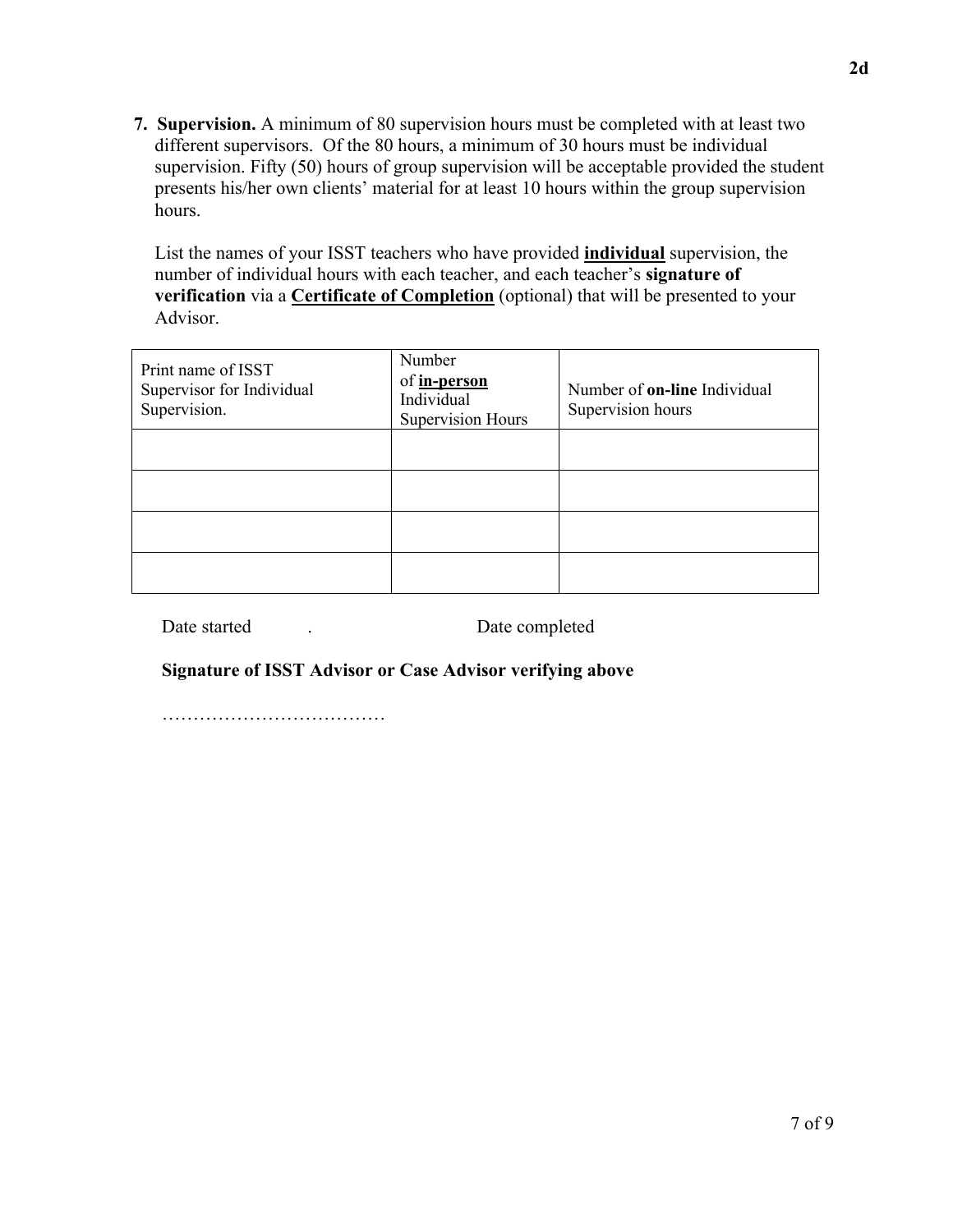List names of your ISST Teachers who have provided **group** supervision, the number of hours you have received in group supervision from each of these teachers, the number of hours (with each teacher) you have presented your clients' work during group supervision, and each teacher's **signature of verification via a Certificate of Completion** (optional). (Note: Individual Supervision Hours are not given for presenting in a group setting.)

| Print Name of ISST<br>Supervisor for<br>Group Supervision. | Number of Group<br><b>Supervision Hours</b><br><b>On-line</b> | Number of<br>Group<br>Supervision<br>Hours-<br>In person | During group in-<br>person<br>supervision, how<br>many hours did<br>you present your<br>clients' work? | During group<br>on-line<br>supervision,<br>how many<br>hours did you<br>present your<br>clients' work? |
|------------------------------------------------------------|---------------------------------------------------------------|----------------------------------------------------------|--------------------------------------------------------------------------------------------------------|--------------------------------------------------------------------------------------------------------|
|                                                            |                                                               |                                                          |                                                                                                        |                                                                                                        |
|                                                            |                                                               |                                                          |                                                                                                        |                                                                                                        |
|                                                            |                                                               |                                                          |                                                                                                        |                                                                                                        |
|                                                            |                                                               |                                                          |                                                                                                        |                                                                                                        |

#### **Signature of ISST Advisor or Case Advisor verifying above**

…………………………………………

**8. ISST Final Case** (if relevant to this application)(Neither process therapist nor supervisors are to read the final case)

Advisor

Reader 1

Reader 2

Reader 3

Date of Submission

Date of Result

#### **Signature of ISST Advisor or Case Advisor verifying above**

……………………………………………